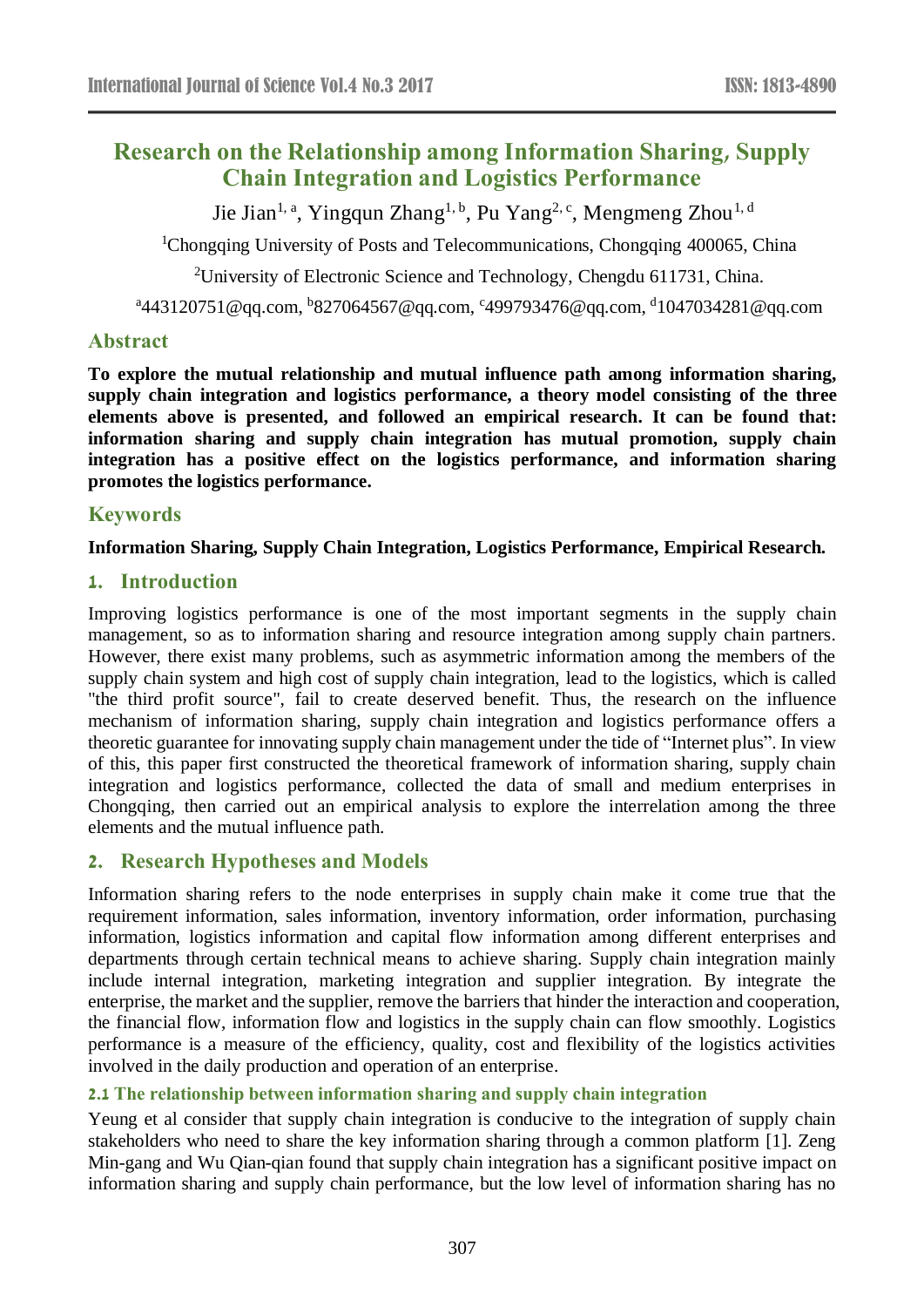significant effect on supply chain performance [2]. Based on the above analysis, this paper puts forward the hypothesis H1:

Hypothesis H1: Supply chain integration can promote information sharing.

Li et al hold that information technology and information sharing have a significant impact on the supply chain integration of logistics system, and indirectly affect logistics performance [3]. Zhang Rui-rui et al agree that high quality information transmission and sharing in supply chain are the basis of supply chain coordination [4]. Based on the above analysis, this paper puts forward the hypothesis H2:

Hypothesis H2: Information sharing can promote the integration of supply chain.

#### **2.2 The Relationship between Supply Chain Integration and Logistics Performance**

Stank et al found that internal cooperation and external cooperation are highly relevant, and internal cooperation can directly improve the performance of logistics services. However, there is no direct impact on the performance of logistics services by external integration [5]. Jia Ping supposes that the improvement of logistics efficiency can be realized under the management of supply chain integration [6]. Based on the above analysis, this paper puts forward the hypothesis H3:

Hypothesis H3: Supply chain integration has a positive effect on Logistics Performance.

C. The relationship between information sharing and logistics performance

In Dai Kun's opinion, information sharing is helpful to improve the integrated logistics strategy framework, and improve logistics performance [7]. Zhang Ju-liang et al think that if there is no corresponding coordination mechanism to make the members of the supply chain coordinate and cooperate. Information sharing can not only improve the efficiency of the supply chain, but also reduce the efficiency of the supply chain [8]. Based on the above analysis, this paper puts forward the hypothesis H4:

Hypothesis H4: Information sharing has positive effect on Logistics Performance.

The theoretical framework is provided in Fig. 1:



Fig. 1 The theoretical framework

## **3. Empirical Analysis**

#### **3.1 Questionnaire Design**

In this paper, the data are collected through questionnaire survey. The variables include supply chain integration, information sharing and logistics performance. The supply chain integration is divided into internal integration, customer integration and supplier integration in three categories that were measured, including a total of 13 items. Information sharing includes 5 items. The level of logistics performance index includes 5 items. The logistics performance takes the level of logistics as measurement index, which contains 5 items. In the structural equation model, the supply chain integration, information sharing and logistics performance are the three test indicators as latent variables, 23 items for the observed variables. In the scoring method, scale uses Likert 7 meter scale. The "7" means "complete agreement", "1" means "totally disagree", between 2 and 6, indicating that the situation is completely out of agreement. Respondents can score of 23 items according to the actual situation of enterprises. The scale of the study by principal component analysis and validity test is shown in Table 1: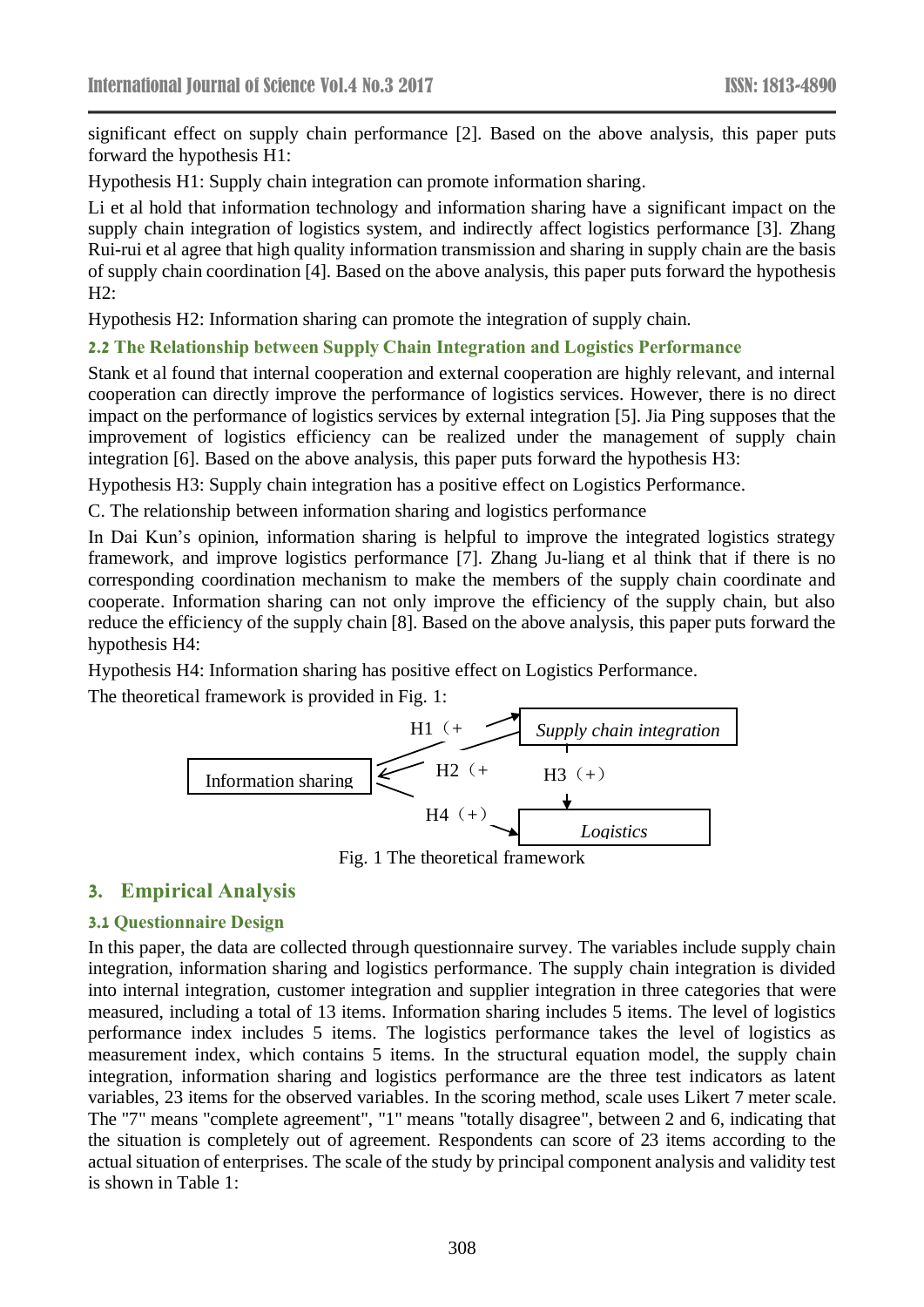| variable                    | Variable                | Fabie I Incocarell Beare<br>index                                                                        |  |  |  |
|-----------------------------|-------------------------|----------------------------------------------------------------------------------------------------------|--|--|--|
|                             | measure                 | Different departments in the enterprise often communicate and<br>cooperate with each other               |  |  |  |
|                             | Internal<br>integration | High degree of information between different departments<br>within the enterprise                        |  |  |  |
|                             |                         | The functional departments of the enterprise can coordinate<br>their activities                          |  |  |  |
|                             |                         | Enterprises in the new product development can cross<br>functional team                                  |  |  |  |
|                             |                         | Enterprises and major customers are partners                                                             |  |  |  |
|                             |                         | Companies often receive feedback from customers about<br>quality and delivery outcomes                   |  |  |  |
| Supply chain<br>integration | Market<br>integration   | The customer can actively participate in the product design<br>process of enterprise.                    |  |  |  |
|                             |                         | Enterprises and key customers through the information<br>network keep in touch                           |  |  |  |
|                             |                         | Enterprises can respond quickly to customer needs                                                        |  |  |  |
|                             | Supplier<br>integration | The company has a good strategic partnership with suppliers                                              |  |  |  |
|                             |                         | Enterprises help suppliers improve production to meet the<br>needs of enterprises                        |  |  |  |
|                             |                         | The enterprise and the supplier closely communicate about the<br>quality factors and design changes      |  |  |  |
|                             |                         | Companies allow key suppliers to participate in product<br>development projects                          |  |  |  |
|                             | Information             | Enterprise and major supply chain partners share information<br>about the production of related products |  |  |  |
|                             |                         | Enterprise and major supply chain partners share the inventory<br>information of related products        |  |  |  |
| Information                 |                         | Enterprise and major supply chain partners share the sale<br>information of related products             |  |  |  |
| sharing                     | sharing                 | Enterprise and major supply chain partners share the order<br>information of related products            |  |  |  |
|                             |                         | Enterprise and major supply chain partners share the product<br>information of related products          |  |  |  |
|                             | Logistics<br>level      | Enterprise and major supply chain partners share the                                                     |  |  |  |
|                             |                         | logistics information of related products                                                                |  |  |  |
|                             |                         | Enterprises can shorten the logistics time                                                               |  |  |  |
| Logistics                   |                         | Enterprises can reduce logistics cost                                                                    |  |  |  |
| performance                 |                         | Enterprises can improve the overall quality of service                                                   |  |  |  |
|                             |                         | The enterprise can increase the flexibility of product (quantity,<br>delivery, mixture etc.)             |  |  |  |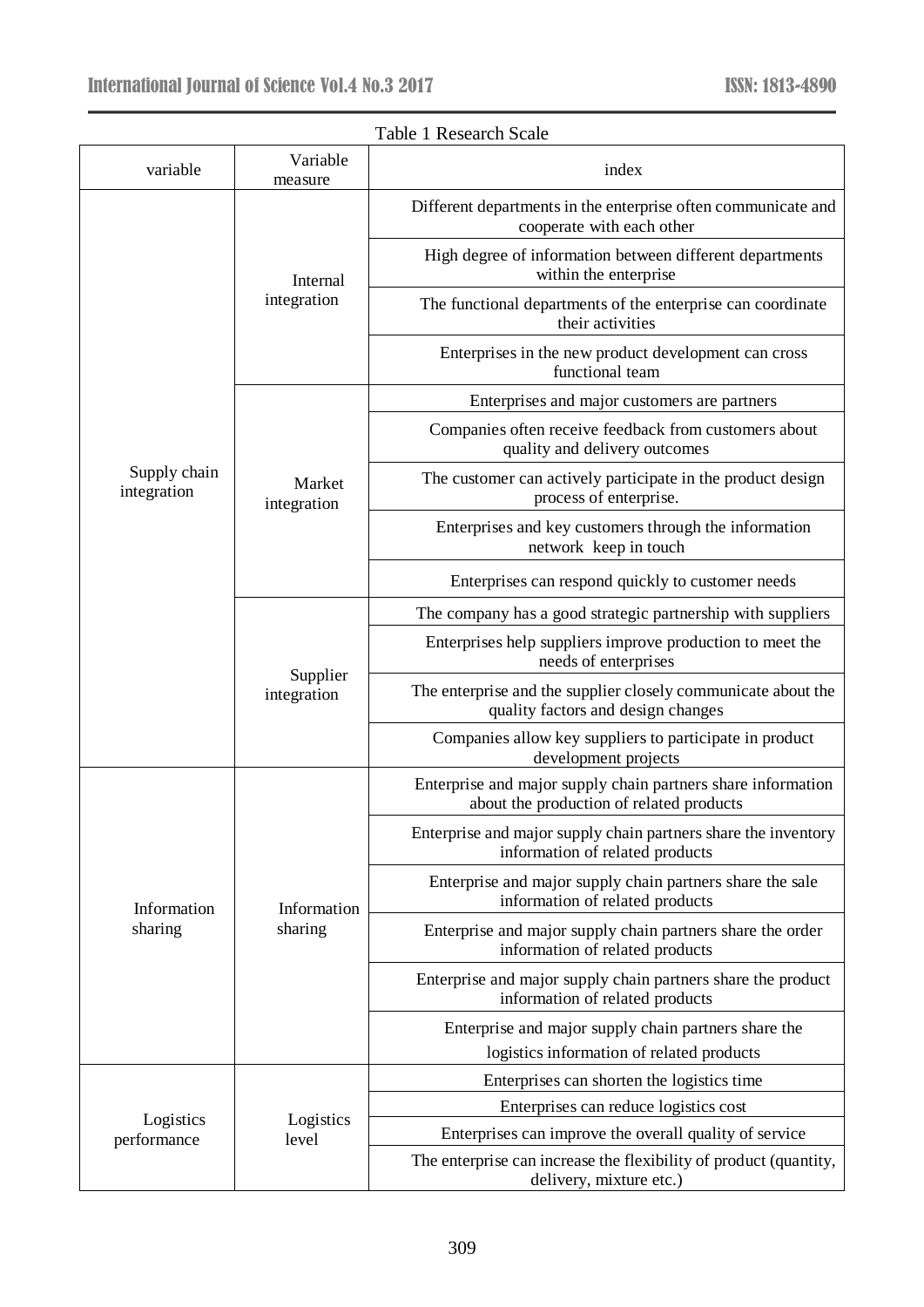#### **3.2 Research Sample**

In this paper, the middle and small enterprises in Chongqing are as the main object of investigation, in addition to large enterprises, including more than middle-level managers and the more comprehensive understanding of the researchers of the supply chain management. The industry attributes of this study include manufacturing, logistics and other services (non-logistics). Among them, the manufacturing industry is mainly composed of the members of the ship statistical association under the jurisdiction of the Chongqing Military Commission. The working life of the respondents or the research on supply chain management is more than three years. In this study, a total of 200 questionnaires were issued (including a total of 80 network questionnaires and a total of 120 paper questionnaire), and a total of 162 valid questionnaires were collected. In this paper, the Cronbach's Alpha coefficient is used to test the reliability of the sample data. The results show that the overall Cronbach 's coefficient of the measured data in this study is 0.926 (Alpha). Information sharing, supply chain integration and logistics performance of these three latent variables of the Cronbach 's Alpha coefficients were 0.822, 0.872 and 0.837, respectively. The coefficients of all Cronbach 's Alpha are above 0.8. The scale has high reliability and good reliability.

#### **3.3 AMOS Analysis and Research Hypothesis**

#### **3.3.1 Structural equation model**

Based on the former theoretical framework and questionnaire measure items, we build a structural equation model showed in figure 2:



Fig.2 Structural Equation Model

#### **3.3.2 Model Fitting**

a) Standardized Coefficient

AMOS software is used to standardize the path of the model. Unstandardized coefficient estimation and standardized coefficient path are given in Table 2 and Table 3, respectively. Table 2 Unstandardized Coefficient Estimation

| Standardized Regressions Weights: (Group number 1 Default model) |       |                          |          |  |
|------------------------------------------------------------------|-------|--------------------------|----------|--|
|                                                                  |       |                          | Estimate |  |
| Logistics performance                                            | <---- | Supply chain integration | .355     |  |
| Logistics performance                                            | ⊂---- | Information sharing      | .701     |  |
| aι                                                               | ----- | Supply chain integration | .307     |  |
|                                                                  |       | Supply chain integration | 622      |  |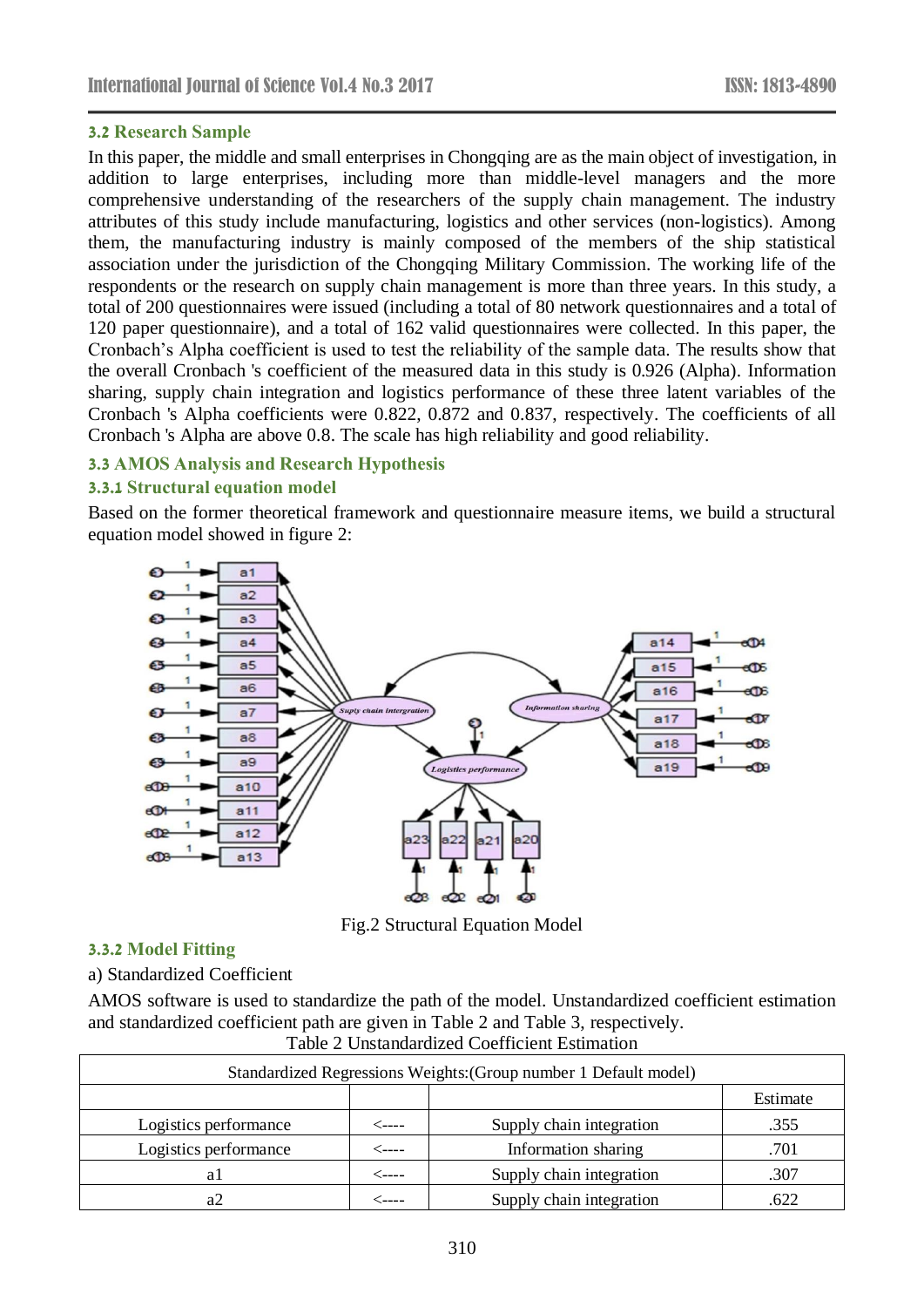| a <sub>3</sub> | $\leftarrow$ ----                            | Supply chain integration | .623 |
|----------------|----------------------------------------------|--------------------------|------|
| a4             | $\leftarrow$ ----                            | Supply chain integration | .601 |
| a <sub>5</sub> | $\leftarrow$ ----                            | Supply chain integration | .604 |
| a6             | $\operatorname{\!<\!}-\!\operatorname{\!-}-$ | Supply chain integration | .485 |
| a7             | $\operatorname{\!<\!}-\!\operatorname{\!-}-$ | Supply chain integration | .520 |
| a8             | $\leftarrow$ ----                            | Supply chain integration | .654 |
| a9             | $\leftarrow$ ----                            | Supply chain integration | .614 |
| a10            | $\leftarrow$ ----                            | Supply chain integration | .514 |
| a11            | $\leftarrow$ ----                            | Supply chain integration | .599 |
| a12            | $\leftarrow$ ----                            | Supply chain integration | .596 |
| a13            | $\leftarrow$ ----                            | Supply chain integration | .583 |
| a23            | $\leftarrow$ ----                            | Logistics performance    | .742 |
| a22            | $\operatorname{\!<\!}-\!\operatorname{\!-}-$ | Logistics performance    | .746 |
| a21            | $\leftarrow$ ----                            | Logistics performance    | .747 |
| a20            | $\leftarrow$ ----                            | Logistics performance    | .806 |
| a14            | $\leftarrow$ ----                            | Information sharing      | .710 |
| a15            | $\leftarrow$ ----                            | Information sharing      | .629 |
| a16            | $\leftarrow$ ----                            | Information sharing      | .572 |
| a17            | $\leftarrow$ ----                            | Information sharing      | .674 |
| a18            | $\leftarrow$ ----                            | Information sharing      | .731 |
| a19            | $\leftarrow$ ----                            | Information sharing      | .686 |

# Table 3 Standardized Coefficient Estimation

| Maximum Likelihood Estimates Regression Weights: (Group number1-Ddfault model) |                   |                             |          |      |       |              |                  |
|--------------------------------------------------------------------------------|-------------------|-----------------------------|----------|------|-------|--------------|------------------|
|                                                                                |                   |                             | Estimate | S.E  | C.R   | $\mathbf{P}$ | Label            |
| Logistics<br>performance                                                       | $\leftarrow$ ---- | Supply chain<br>integration | 1.000    |      |       |              |                  |
| Logistics<br>performance                                                       | $\leftarrow$ ---- | Information<br>sharing      | .727     | .096 | 7.574 |              | $Par_2$          |
| a1                                                                             | $\leftarrow$ ---- | Supply chain<br>integration | 1.000    |      |       |              |                  |
| a2                                                                             | $\leftarrow$ ---- | Supply chain<br>integration | 2.482    | .477 | 5.206 |              | $Par_3$          |
| a3                                                                             | $\leftarrow$ ---- | Supply chain<br>integration | 1.995    | .383 | 5.212 |              | $Par_4$          |
| a <sub>4</sub>                                                                 | $\leftarrow$ ---- | Supply chain<br>integration | 2.433    | .475 | 5.127 |              | $Par_5$          |
| a5                                                                             | $\leftarrow$ ---- | Supply chain<br>integration | 2.236    | .435 | 5.139 |              | Par <sub>6</sub> |
| a6                                                                             | $\leftarrow$ ---- | Supply chain<br>integration | 1.616    | .352 | 4.587 |              | $Par_7$          |
| a7                                                                             | $\leftarrow$ ---- | Supply chain<br>integration | 1.821    | .382 | 4.769 |              | Par_8            |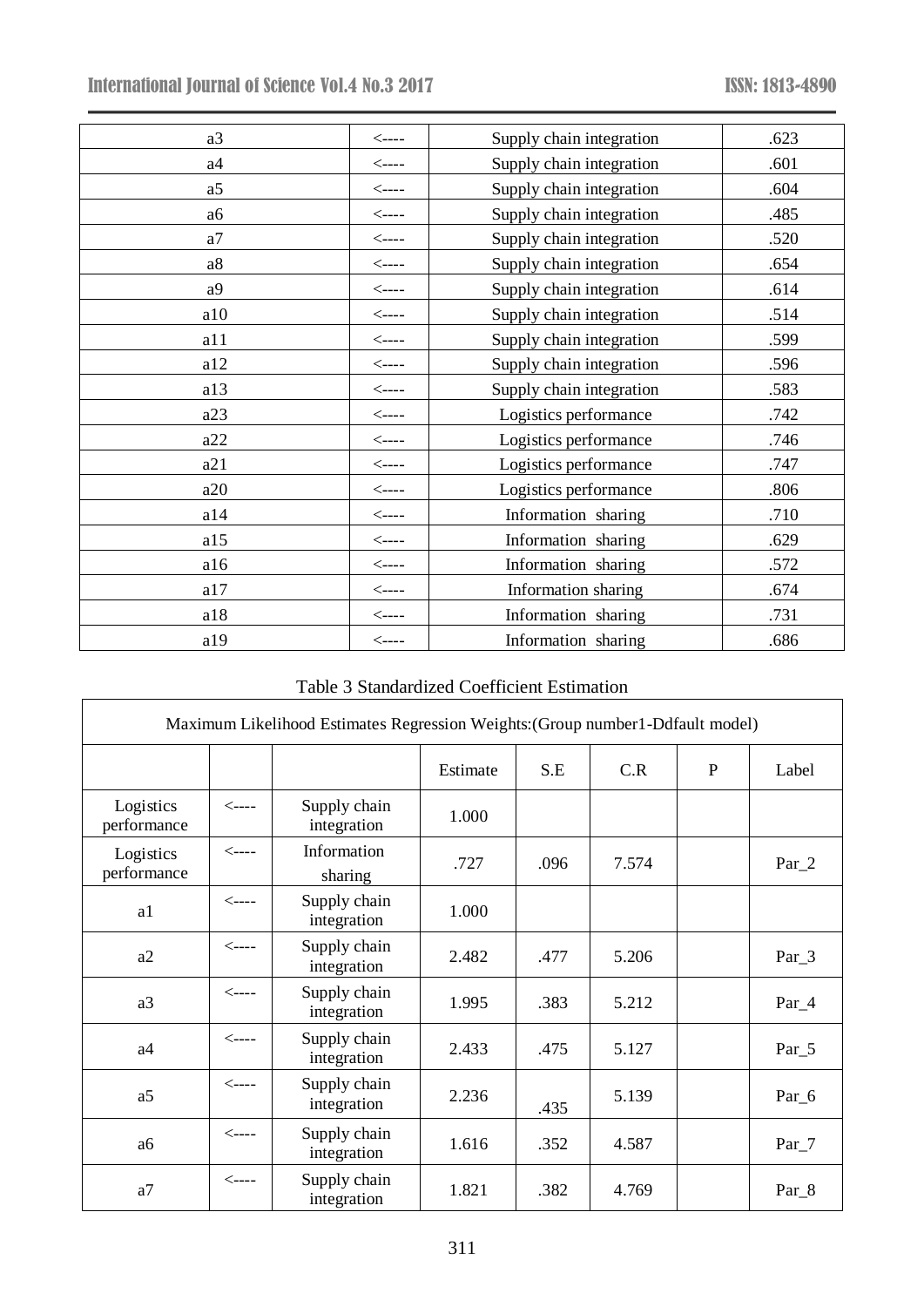| a8             | $\leftarrow$ ---- | Supply chain<br>integration | 2.402 | .451 | 5.322  | Par_9      |
|----------------|-------------------|-----------------------------|-------|------|--------|------------|
| a <sup>9</sup> | $\leftarrow$ ---- | Supply chain<br>integration | 2.247 | .434 | 5.177  | $Par_10$   |
| a10            | $\leftarrow$ ---- | Supply chain<br>integration | 1.909 | .403 | 4.740  | $Par_11$   |
| a11            | $\leftarrow$ ---- | Supply chain<br>integration | 2.350 | .459 | 5.118  | $Par_12$   |
| a12            | $\leftarrow$ ---- | Supply chain<br>integration | 2.218 | .434 | 5.108  | $Par_13$   |
| a13            | $\leftarrow$ ---- | Supply chain<br>integration | 2.113 | .418 | 5.052  | $Par_14$   |
| A23            | $\leftarrow$ ---- | Logistics<br>performance    | .794  | .073 | 10.902 | $Par_{15}$ |
| A22            | $\leftarrow$ ---- | Logistics<br>performance    | .902  | .082 | 10.968 | $Par_16$   |
| A21            | $\leftarrow$ ---- | Logistics<br>performance    | .908  | .083 | 10.998 | $Par_17$   |
| A20            | $\leftarrow$ ---- | Logistics<br>performance    | 1.000 |      |        |            |
| a14            | $\leftarrow$ ---- | Information shari<br>ng     | 1.000 |      |        |            |
| a15            | $\leftarrow$ ---- | Information shari<br>ng     | .818  | .105 | 7.810  | $Par_18$   |
| a16            | $\leftarrow$ ---- | Information<br>sharing      | .760  | .107 | 7.120  | $Par_{19}$ |
| a17            | $\leftarrow$ ---- | Information<br>sharing      | .877  | .105 | 8.353  | $Par_2$ 20 |
| a18            | $\leftarrow$ ---- | Information<br>sharing      | .882  | .098 | 9.043  | $Par_21$   |
| a19            | $\leftarrow$ ---- | Information<br>sharing      | .924  | .109 | 8.506  | $Par_222$  |

Besides, the variances estimation is provided in Table 4:

| <b>Table 4 Variances Estimation</b>      |          |      |       |   |            |
|------------------------------------------|----------|------|-------|---|------------|
| Variances: (Group number1 Default model) |          |      |       |   |            |
|                                          | Estimate | S.E  | C.R   | D | Label      |
| Information sharing                      | .987     | .204 | 4.843 |   | $Par_23$   |
| Supply chain integration                 | .478     | .105 | 4.558 |   | $Par_24$   |
| z1                                       | .346     | .075 | 4.623 |   | $Par_25$   |
| e1                                       | 1.061    | .119 | 8.919 |   | $Par_26$   |
| e2                                       | 1.302    | .150 | 8.666 |   | $Par_2 27$ |
| e <sub>3</sub>                           | .831     | .096 | 8.653 |   | $Par_28$   |
| e4                                       | 1.397    | .160 | 8.740 |   | Par 29     |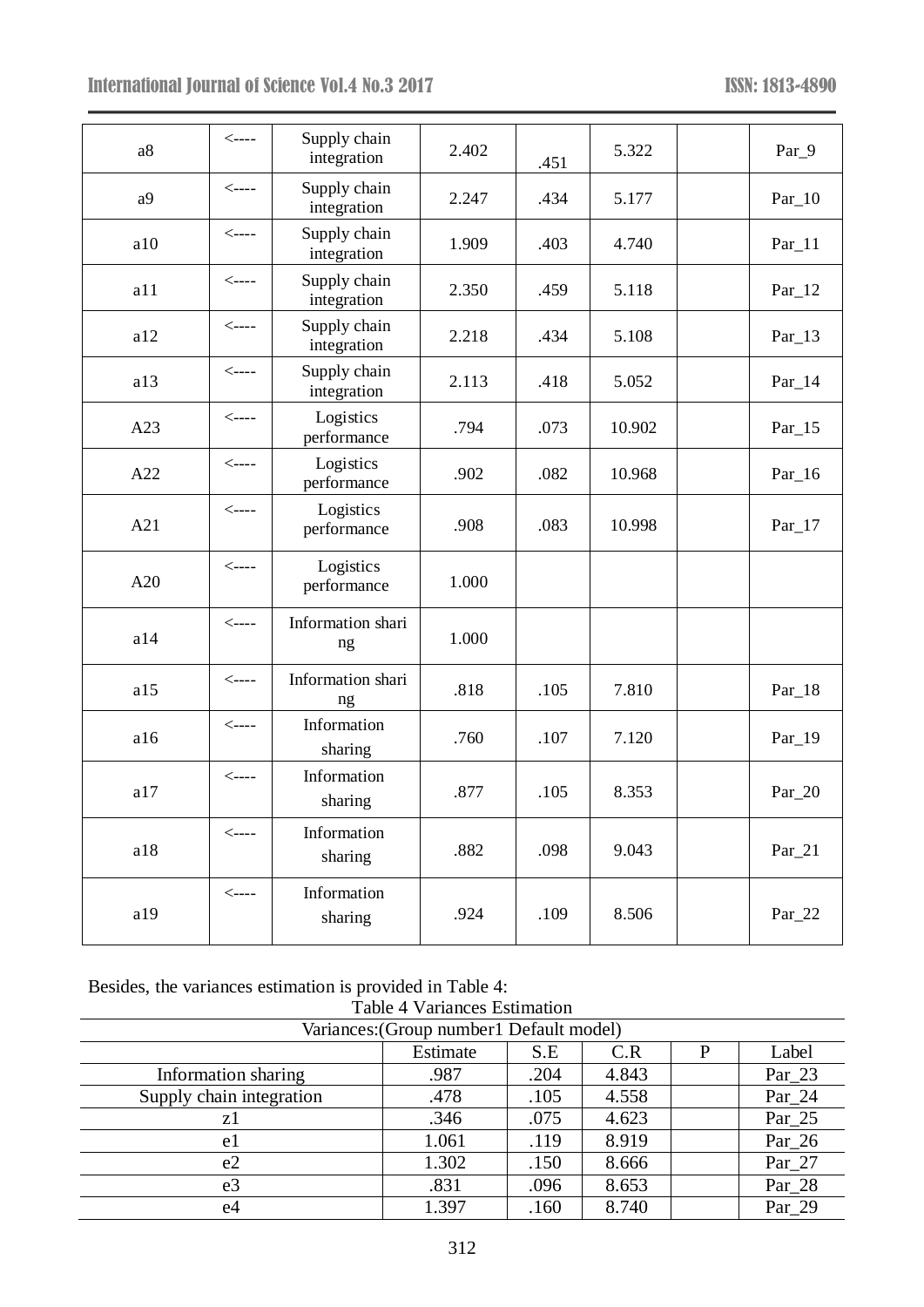International Journal of Science Vol.4 No.3 2017 ISSN: 1813-4890

| e <sub>5</sub> | 1.157 | .133 | 8.723 | Par_30   |
|----------------|-------|------|-------|----------|
| e <sub>6</sub> | 1.145 | .127 | 9.036 | Par_31   |
| e7             | 1.249 | .139 | 9.019 | Par_32   |
| e8             | 1.074 | .125 | 8.618 | Par_33   |
| e <sub>9</sub> | 1.171 | .133 | 8.783 | Par_34   |
| e10            | 1.398 | .155 | 9.041 | Par_35   |
| e11            | 1.365 | .155 | 8.805 | Par_36   |
| e12            | 1.201 | .137 | 8.771 | Par_37   |
| e13            | 1.165 | .132 | 8.805 | Par_38   |
| e14            | 1.101 | .140 | 7.875 | Par_39   |
| e15            | 1.475 | .168 | 8.776 | $Par_40$ |
| e16            | 1.640 | .183 | 8.941 | Par_41   |
| e17            | .825  | .111 | 7.443 | Par_42   |
| e18            | .863  | .115 | 7.535 | Par_43   |
| e19            | 1.079 | .132 | 8.151 | Par_44   |
| e20            | .491  | .076 | 6.440 | Par_45   |
| e21            | .737  | .095 | 7.765 | Par_46   |
| e22            | .760  | .096 | 7.954 | Par_47   |
| e23            | .574  | .073 | 7.891 | Par_48   |

# b) Coefficient Estimation Result

By using the "Calculate Estimate" function in Analyze menu of AMOS to calculate the structural model, we can get the coefficient estimation result shown in Figure 3:



Fig. 3 Parameter Estimation Results

# c) Model Fitting Evaluation

For the structural model, the model fitting index is a kind of test of the theoretical model. For different models, fitting index are also different. The goodness of fitting index can be used to measure the quality of the model from different angles, such as complexity, absoluteness and sample size. In this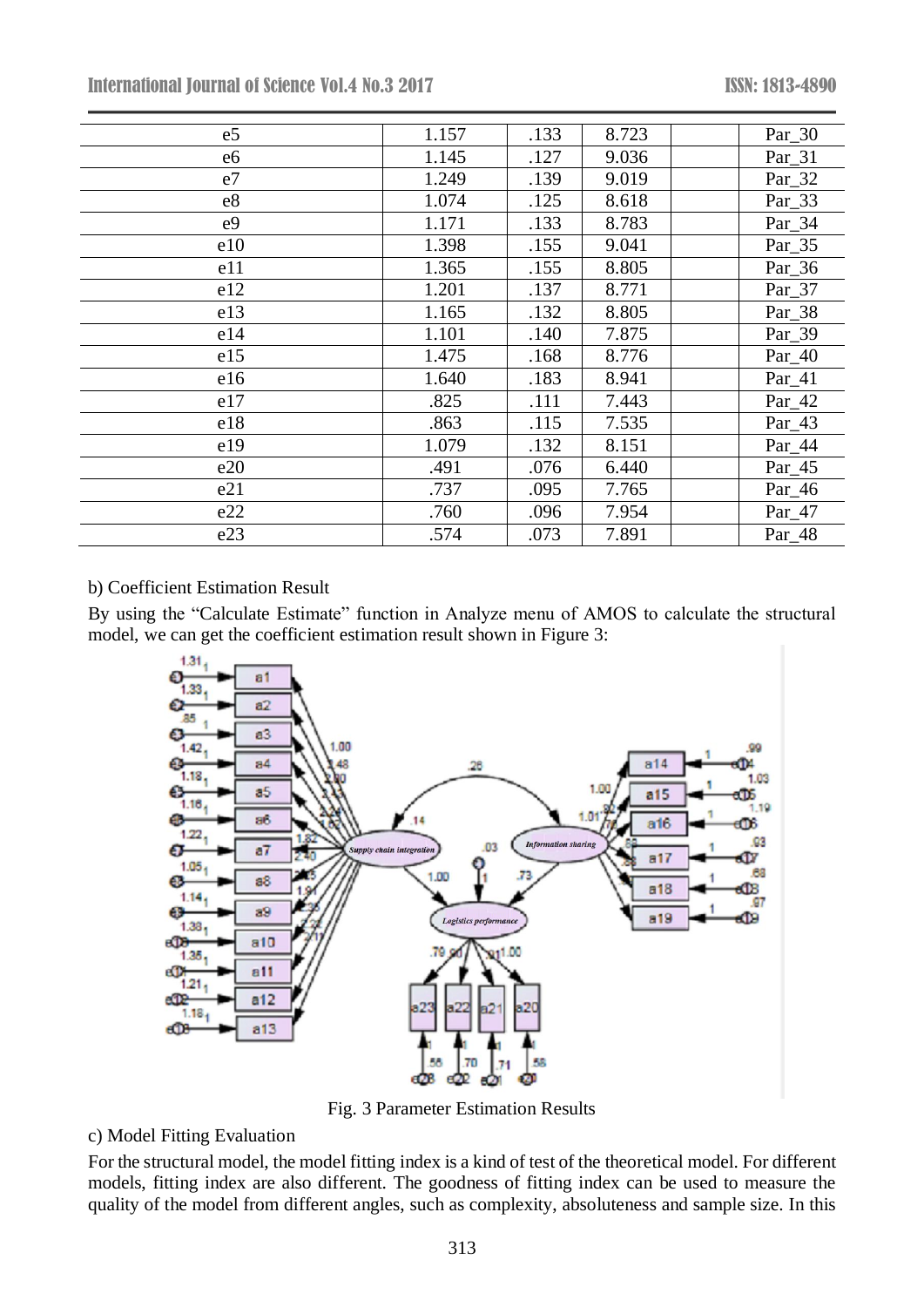paper, the relationship between supply chain integration, logistics performance and information sharing is analyzed by AMOS software. The fitting parameters of the model by maximum likelihood estimation are shown in Table 5.

| Index name                   |              | Test result | Model fit judgment |
|------------------------------|--------------|-------------|--------------------|
| Absolute fitness<br>index    | $\chi^2$     | 0.053       | Yes                |
|                              | <b>GFI</b>   | 0.979       | Yes                |
|                              | <b>RMR</b>   | 0.093       | Yes                |
|                              | <b>RMSEA</b> | 0.062       | Yes                |
|                              | <b>AGFI</b>  | 0.942       | Yes                |
| Value added fitness<br>index | <b>NFI</b>   | 0.802       | Yes                |
|                              | TLI (NNFI)   | 0.903       | Yes                |
|                              | <b>CFI</b>   | 0.913       | Yes                |
|                              | <b>RFI</b>   | 0.901       | Yes                |
|                              | <b>IFI</b>   | 0.914       | Yes                |
| Simple fitness<br>index      | <b>PGFI</b>  | 0.683       | Yes                |
|                              | <b>PNFI</b>  | 0.723       | Yes                |
|                              | <b>PCFI</b>  | 0.823       | Yes                |

Table 5 Fitting Index under Maximum Likelihood Estimation

As can be seen from Table 5, the overall fitness of the model  $\chi^2$  is 0.053, greater than 0.05. We can conclude that the model assumptions accepted by this paper are in agreement with the actual data obtained from the questionnaire survey. In addition, the other fitness index in addition to RMR and NFI did not meet the standard. Other indicators GFI, RMSEA, AGFI, TLI (NNFI), CFI, RFI, IFI, PGFI, PNFI and PCFI have reached the adaptation standard. On the overall model fit index, in this paper, the theoretical assumptions and theoretical models are established, and the results of the theoretical model and the questionnaire can be matched.

d) Analysis of Standard Path Map

Based on the above analysis, we can see that the model is well fitted. Then we get the standard path diagram of the theoretical model through the standardized path coefficient, as shown in Figure 4.



Fig. 2 The theoretical standardized path coefficient

As can be seen from the figure, the four assumptions H1-H4 proposed in the construction of the theoretical model are well verified.

# **4. Results Discussion**

Through the analysis of the results of structural equation model, we find that: Information sharing can promote the integration of supply chain, supply chain integration can promote information sharing, supply chain integration has a positive role in promoting logistics performance and information sharing has a positive role in promoting logistics performance.

(1) Information sharing and supply chain integration has the relation of mutual promotion.

According to the standard path coefficient of standard path graph, the standard path coefficient between information sharing and supply chain integration is 0.261,which under the condition p<0.05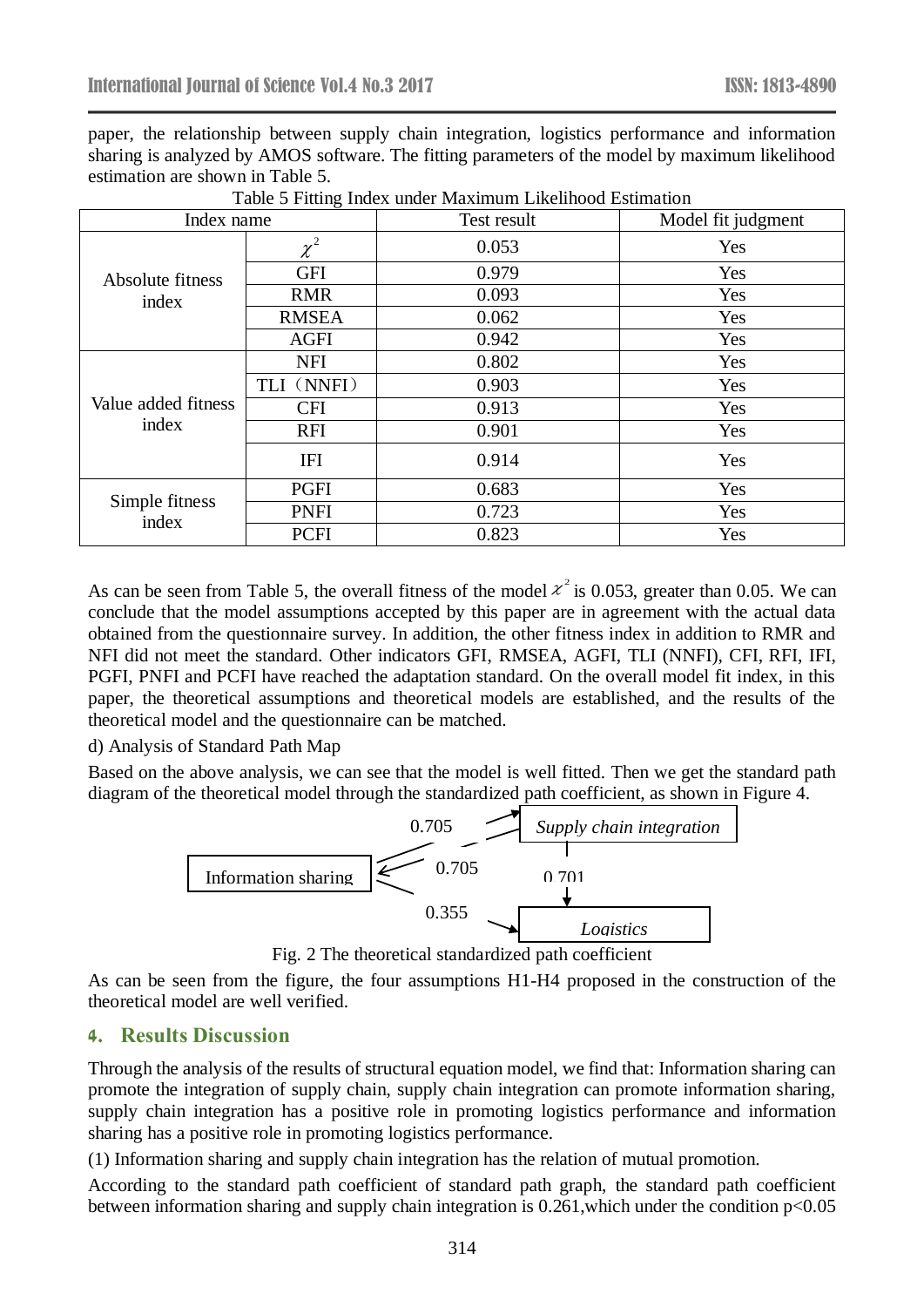can reach a significant level; Therefore, we can conclude that information sharing and supply chain integration can promote each other. This indicates that the higher the degree of information sharing in the whole supply chain is, the higher the degree of supply chain integration is. Conversely, the higher the degree of supply chain integration in supply chain is, the higher the degree of information sharing is.

(2) Information sharing has positive relationship with logistics performance

According to the standard path coefficient of standard path graph, the standard path coefficient between information sharing and logistics performance is 0.701, which under the condition p<0.05can reach a significant level; Therefore, we can conclude that information sharing can improve logistics performance effectively.

(3)Supply chain integration has positive relationship with logistics performance

According to the standard path coefficient of standard path graph, the standard path coefficient between supply chain integration and logistics performance is 0.705, which under the condition p<0.05can reach a significant level; Therefore, we can conclude that supply chain integration can improve logistics performance effectively.

# **5. Conclusion and suggestion**

Based on the field investigation and literature analysis, this paper makes a systematic and scientific research on Supply Chain Management in view of information sharing. Through structural equation modeling, make data processing and analysis of the relationship between the three aspects of information sharing, supply chain integration and logistics performance. Finally, the scientific argument reach a conclusion: Information sharing and supply chain integration can promote each other, information sharing has a positive effect on Logistics Performance, supply chain integration has a positive effect on Logistics Performance. This research not only perfects the theory system of information sharing and supply chain integration, but provides reference for the following research on supply chain integration and logistics performance; and it is of guiding significance for the effective management of Chinese enterprises in the fierce competition of supply chain.

Given this study, there are some suggestions when the enterprises carry out supply chain management. First, the enterprise can make full use of the external resources to response the market demand changing unpredictably fast through the supply chain integration. Such enterprises only need to seize their own core competitiveness of the business; other business can be outsourced to other professional bodies on the supply chain system. Second, carry out effective supply chain integration, which is necessary to transfer effective data and use between the main bodies of supply chain system. At present, information sharing can help companies quickly capture a variety of useful information, to a certain extent, to improve customer service and enhance customer contact. In addition, information sharing can also strengthen the monitoring ability of daily operation of supply chain enterprises. Propose solutions and corrective actions after appropriate data analysis, so as to improve

# **References**

- [1] J H Y. Yeung, W. Selen, M. Zhang, B F, H. "The effects of trust and coercive power on supplier integration," International Journal of Production Economics, vol. 120(2008), 66-78.
- [2] M G. Zeng, Q Q. Wu. "The Indirect Effect Mechanism of Information Sharing on Supply Chain Performance," Science and Science Technology Management, vol. 34(2013), 22-30.
- [3] G. Li, H. Yang, L, Sun. "The impact of IT implementation on supply chain integration and performance," International Journal of Production Economics, vol. 120(2009), 125-138.
- [4] R R. Zhang, L H. Sun, J. "Summary of Research on Information Sharing in Supply Chain," Science Technology and Engineering, vol.9 (2009), 658-672.
- [5] T P. Stank, S B. Keller, P J. Daugherty. "Supply chain collaboration and logistical service performance," Journal of Business logistics, vol. 22(2001), 29-48.